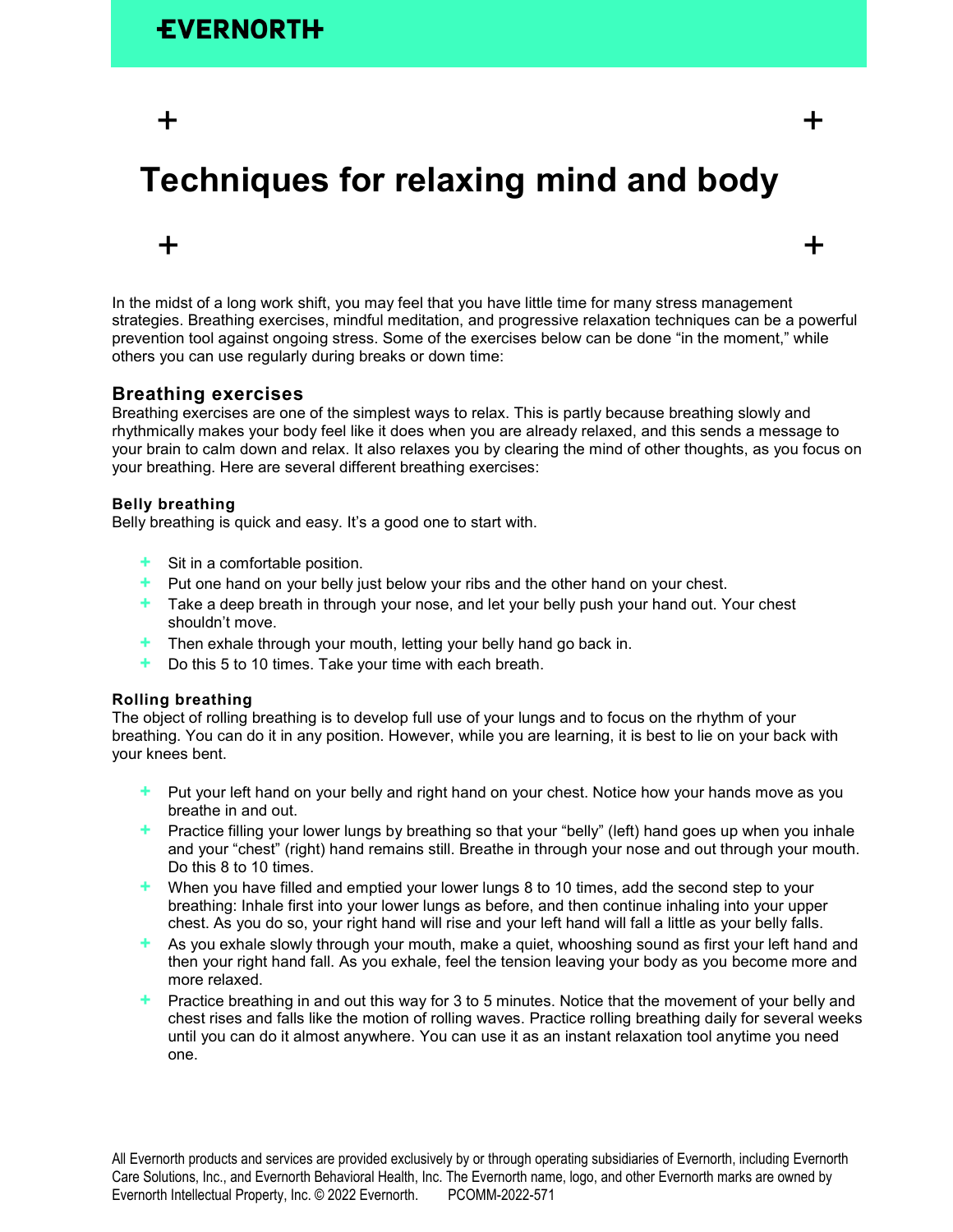## **4-7-8 breathing**

This exercise also uses belly breathing to help you relax. You can do this either sitting or lying down.

- **+** To start, put one hand on your belly and the other on your chest as in the belly breathing exercise.
- **+** Take a deep, slow breath from your belly, and silently count to 4 as you breathe in.
- **+** Hold your breath while you silently count from 1 to 7.
- **+** Breathe out slowly as you silently count from 1 to 8. Try to get all the air out of your lungs by the time you count to 8.
- **+** Repeat 3 to 7 times or until you feel calm.

### **Morning breathing**

Try this exercise when you first get up in the morning to relieve muscle stiffness and clear clogged breathing passages. Then use it throughout the day to relieve back tension.

- **+** From a standing position, bend forward from the waist with your knees slightly bent, letting your arms dangle close to the floor.
- **+** As you inhale slowly and deeply, return to a standing position by slowly rolling up, lifting your head last.
- **+** Hold your breath for just a few seconds in this standing position.
- **+** Exhale slowly as you return to the position of bending forward from the waist.
- **+** Repeat several times.

# **Mindful meditation**

There are several types of meditation. One is called mindful meditation. It can help you relax because you're not worrying about what happened before or what may occur in the future. You stay in the present moment. The idea is to note what you experience without judging or trying to change it. After you practice this meditation for a while, you may find it easier to be mindful and relaxed in everyday life, even when not meditating.

Here is how it works:

- **+** Sit in a comfortable position, either in a chair or on the floor, or you can lie down. You can either close your eyes or look down, keeping your gaze a few inches in front of you on the floor.
- **+** Pay attention to your breathing. This is a good way to focus your attention on what is happening right now. Don't try to change your breathing. Just notice how it feels in your lungs and chest.
- **+** If your mind wanders, don't worry about it. Just notice your thoughts and then let them go, and bring your focus back to the present moment and your breathing. You may do this over and over again during a meditation session. That's okay.
- **+** During your meditation, you may feel certain emotions, such as anger, impatience, sadness, or happiness. Don't try to hold on to or get rid of these feelings. They are part of your experience of the present moment.
- **+** Keeping your attention on your breathing will help you stay focused in the here and now, and not get lost in thoughts of other places. For example, if you feel impatient to finish the meditation so you can start the laundry, see if you can focus on the feeling of the impatience rather than thoughts of the laundry. Where do you feel the impatience in your body? Does it feel tight? Does it affect your breathing?
- **+** When you're ready, wiggle your fingers and toes, open your eyes, and return to your day.

# **Progressive muscle relaxation**

This technique relaxes the body by first contracting and then releasing each of the main muscle groups. This point-counterpoint process helps you relax more deeply and quickly than just releasing the muscles. To do progressive relaxation you can create your own audiotape to help you go through all the muscle groups, or you can just learn the procedure from the table below and work through them from memory.

- **+** Choose a place where you can lie down on your back and stretch out comfortably, such as a carpeted floor or an exercise mat.
- **+** Inhale and tense each muscle group (hard but not to the point of cramping) for 5 to 10 seconds, then exhale and suddenly relax the muscle group completely. Give yourself 10 to 20 seconds to relax, and then do the next group.

All Evernorth products and services are provided exclusively by or through operating subsidiaries of Evernorth, including Evernorth Care Solutions, Inc., and Evernorth Behavioral Health, Inc. The Evernorth name, logo, and other Evernorth marks are owned by Evernorth Intellectual Property, Inc. © 2022 Evernorth. PCOMM-2022-571